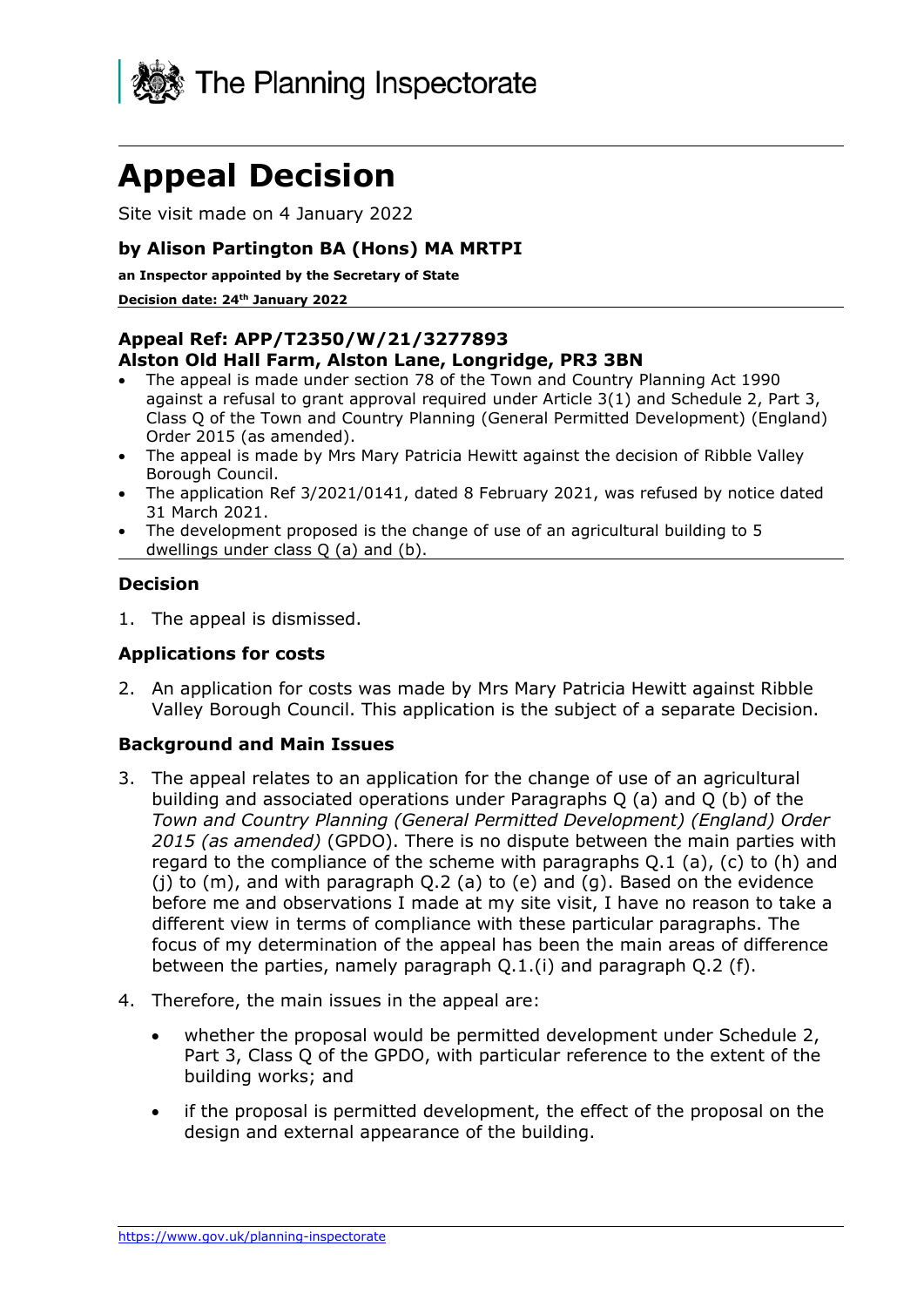## **Reasons**

#### *Whether permitted development*

- 5. The agricultural building that is the subject of the appeal is a relatively modern large steel portal frame building. At the time of my site visit it was being used mainly for agricultural storage. Three of the 4 sides are enclosed with the fourth largely being open. The walls comprise concrete block with timber boarding above. The roof consists of corrugated cement sheets with rooflights and the floor is concrete.
- 6. It is proposed to convert the building to create one large and 4 smaller dwellings set over two floors, together with car parking and a garden area for each property. Paragraph Q.1.(i) indicates that building operations, other than the installation or replacement of windows, doors, roofs or exterior walls to the extent necessary for the building to function as a dwelling house are not permitted.
- 7. The appellant has provided a Structural Condition Survey (SCS) and from what I saw on my site visit, I concur with its conclusion that the existing structure is in good condition.
- 8. The plans provided and the SCS indicate that the building is capable of conversion to residential accommodation. The survey confirms that the steel frame, and existing floor, foundations and external walls would all be retained, and rebuilding of the existing external structure would not be necessary, albeit that some minor repairs are needed. The existing roof is also in good condition and could be retained, although it is proposed to replace it.
- 9. As a result, the works required to create the dwellings would consist of the installation of new windows and doors; new block work and cladding to close the western elevation; replacing the roof with alternative roofing materials; installing an insulated flooring layer on top of the existing floor slab; and creating a new internal skin, independent of the external steel structure to form an insulated cavity and internal walls.
- 10. The Planning Practice Guidance<sup>1</sup> indicates that internal works are not generally development and that for the building to function as a dwelling it may be appropriate to undertake internal works including internal walls which are not prohibited by Class Q. Thus, the proposed internal works would not fall outside of the building works allowed by the GPDO.
- 11. The SCS indicates that further investigations of the existing floor would be necessary to assess whether the internal loadbearing walls can be built directly off it or whether new foundations would be necessary. The installation of new foundations is not included in the list of permitted operations set out in paragraph Q.1(i). However, at appeal stage evidence from the structural engineer confirmed that any strengthening needed for the internal structure would be incorporated into the insulated floor slab.
- 12. As highlighted above, although the roof is in good condition, the plans show it being replaced with a slate roof. The SCS states that as this roofing material would be heavier an assessment would be necessary to ascertain whether the existing steel frame would be strong enough. However, it is stated that should

<sup>1</sup> Paragraph: 105 Reference ID: 13-105-20180615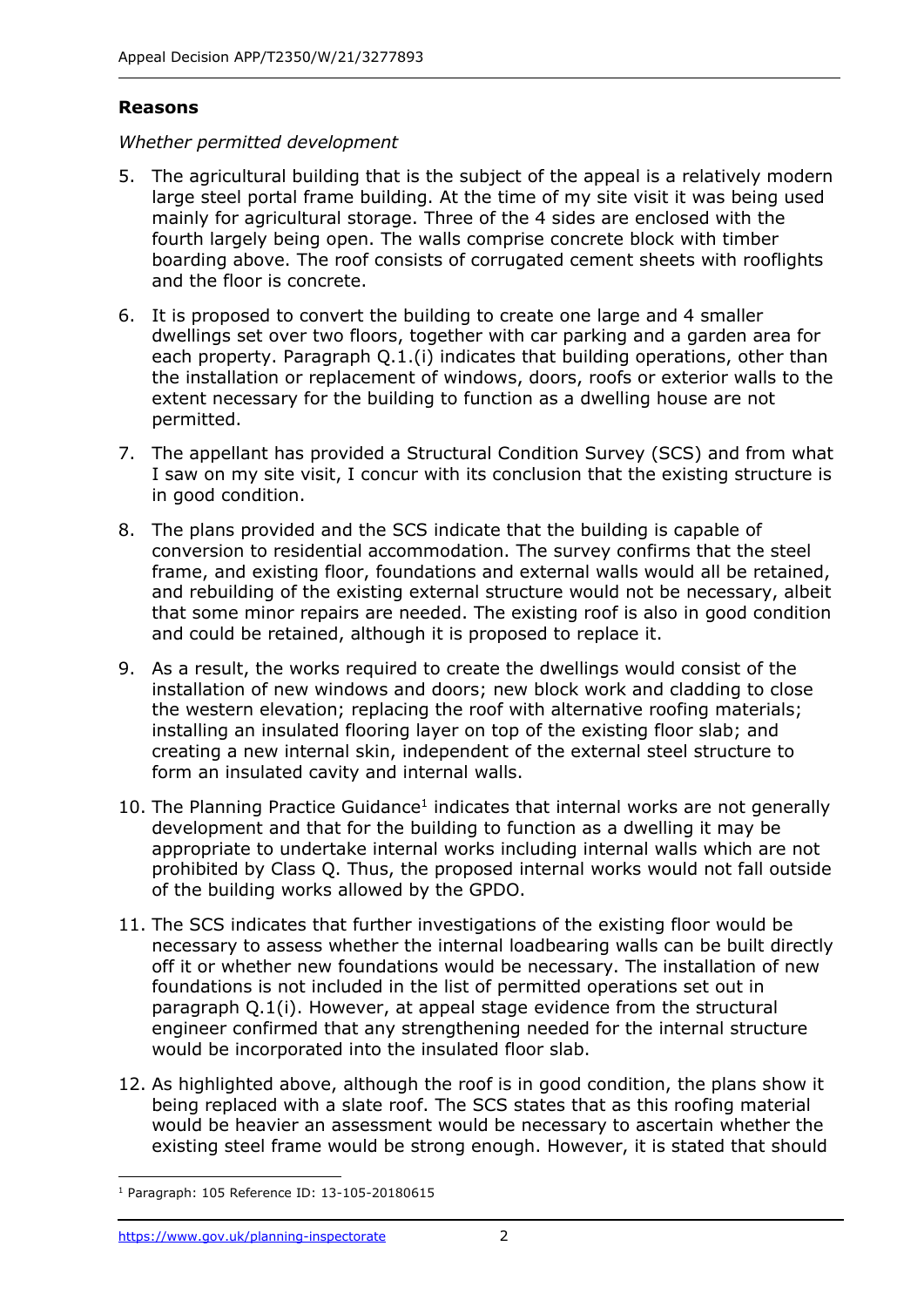the frame not be strong enough an alternative roofing material would be used rather than strengthening work being undertaken.

- 13. Overall, in my opinion the nature of the external works required to convert the building would comply with the specified works in paragraph Q.1.(i) of the GPDO. The works are reasonably necessary for a residential conversion and the cumulative works would not constitute rebuilding so as to fall beyond the scope of a conversion permitted under Class Q.
- 14. Consequently, I consider that the works to the agricultural building are reasonably necessary for it to function as a dwelling house and thus the scheme amounts to permitted development under Class Q.
- 15. The Council's delegated report does at one point question whether the floorspace of the larger dwelling would comply with the requirements of paragraph Q.1(b), as they were unclear as to whether the "void" areas on the upper level would have a floor or not. However, in a later paragraph the report states that the floor area of the larger dwelling would not exceed 465 sqm. Moreover, a lack of conformity with this paragraph was not given as a reason for refusal. The plans do not show any access to these areas and the appellant has confirmed that they would not have a mezzanine floor and so the total floorspace of this dwelling would not exceed 465 sqm. As such, I am satisfied the proposal would not be contrary to this paragraph.

# *Effect of the proposal on design and external appearance of the building*

- 16. The design, materials and appearance of the host building is typical of a modern agricultural barn. Apart from the large open element on the western elevation, it has no other openings. As highlighted above, the proposal would retain the existing block work and timber cladding on the external walls, and would utilise similar materials on the western elevation to close the existing opening. However, the proposed use of slate on the new roof, would not reflect materials typically found on modern agricultural buildings and so would be an unsympathetic addition.
- 17. Within the north and south elevations five full height, wide glazed openings would be created. As a result, these elevations which are currently solid, would only have narrow columns of solid material between each large opening. Whilst agricultural buildings generally have a large opening on one elevation, as in the current west elevation, the creation of 5 large separate openings on the two largest elevations would not respect the high solid to void ratio that characterises agricultural buildings. Moreover, although recessed, the size and regularity of these openings means they would not resemble agricultural openings. As such, the proposal would not retain or reflect the agricultural character of the building.
- 18. It is suggested that the size of the windows would ensure adequate light to each dwelling and avoid the use of rooflights. However, clear roof panels are regularly found on modern agricultural barns, including the host building. Furthermore, in support of the appeal my attention has been drawn to some other appeals where it is stated large windows were considered acceptable. As only two of these have plans provided it is difficult to compare them with the proposal. However, in these the windows are much smaller than proposed in this appeal scheme. In addition, in these other cases the largest windows often reflect existing openings, which is not the case here.